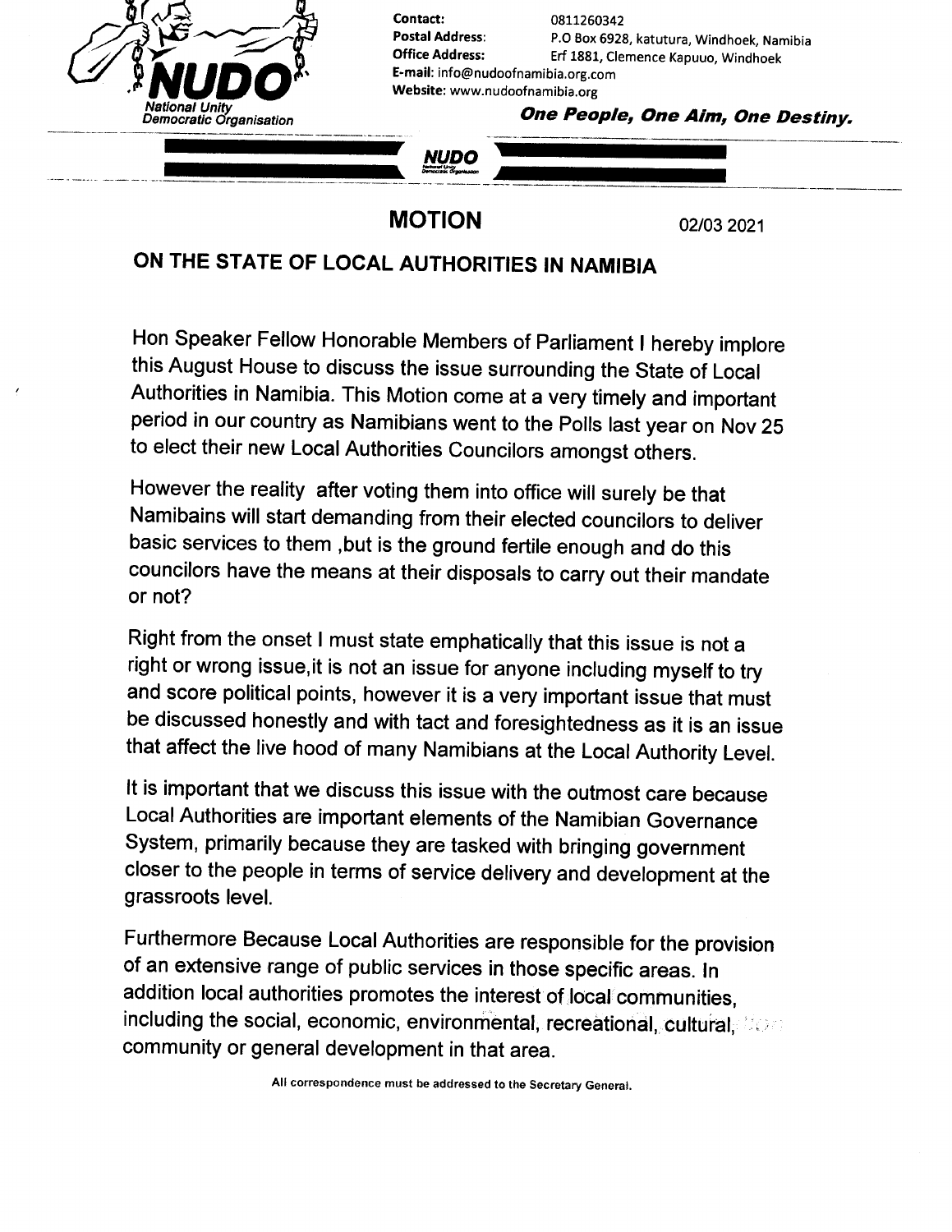$\label{eq:2.1} \frac{1}{\sqrt{2}}\int_{\mathbb{R}^3} \frac{1}{\sqrt{2}}\left(\frac{1}{\sqrt{2}}\right)^2\left(\frac{1}{\sqrt{2}}\right)^2\left(\frac{1}{\sqrt{2}}\right)^2\left(\frac{1}{\sqrt{2}}\right)^2.$ 

 $\mathbb{Z}^{\mathbb{Z}}$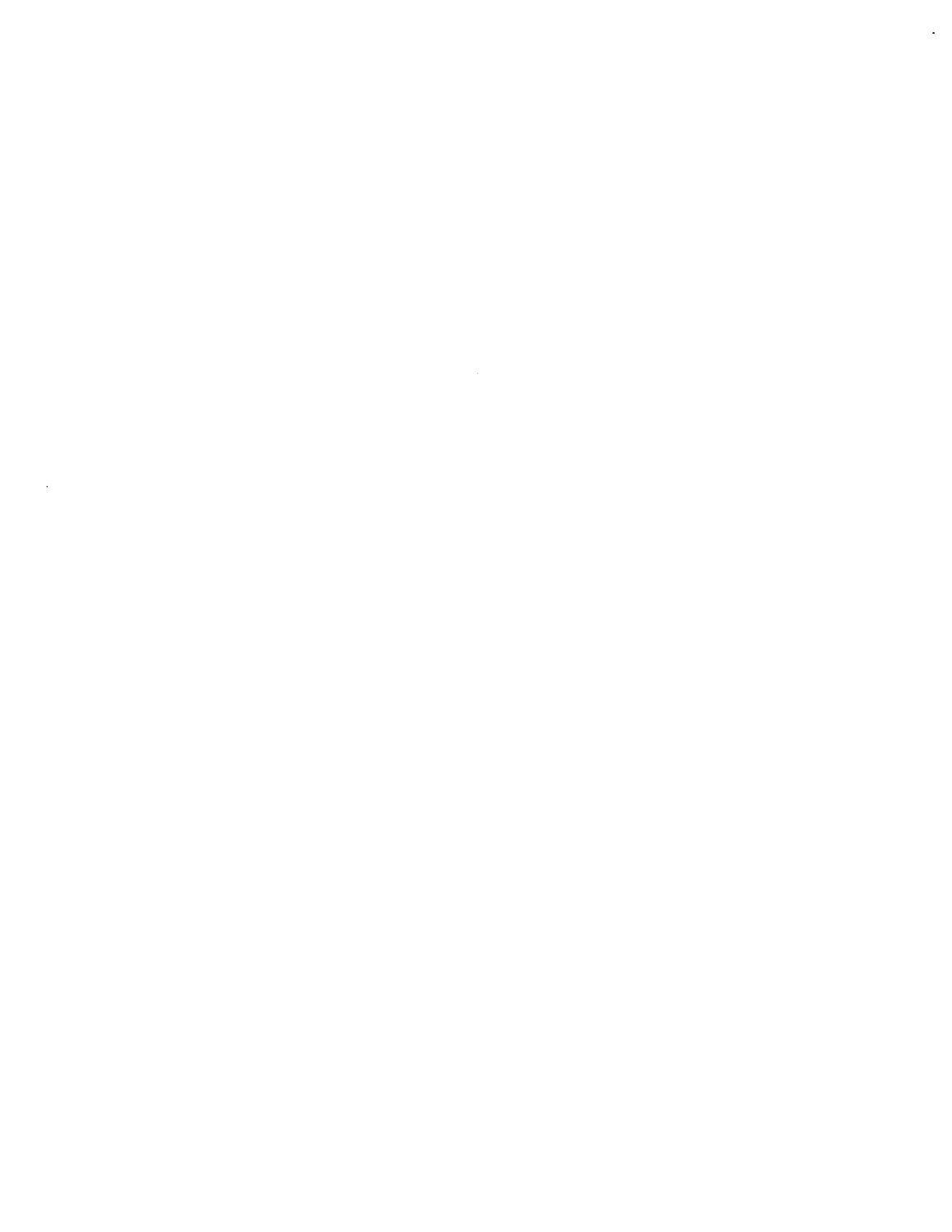Hon Speaker the Local Authority Act 23 of 1992 has detailed the functions and duties of Local Authorities in Namibia. It is a document worth reading as it details the Nature and Scope of Local Authorities in Namibia.

However this Act is a total contraction of itself in many respect, especially when it comes to the issue of bureaucracy. Is the current act still relevant 29 years after the first promulgation, does this Act still respond t increased needs and wants of Local Authorities? My answer to the above is a Big No.

It is my submission that this Act is out of tune with the ever increasing complexities of the Local Authority Sector. We can trace the word Bureacracy from a French Physiocrat Gournay in a letter to a colleague dated July 1 1764,who proposed "Bureacracie" to identify a new form of government to add to Aristotles three basic forms of Monarchy, Aristocracy and Democracy.

However Marx will see bureaucracy as a tool for the authoritarian rule of the bourgeoisie, Rosa Luxemburg and Trosky opposed it as the main dominant trait of the Leninist and Stalinist party. In my opinion however bureaucracy is a self referential and self serving corps, it is a system of government the control of which is soo completely in the hands of officials that their power jeopardizes the liberties of ordinary citizens.

Hon Speaker my contention is that our Local Authority Act of 1992 and with the subsequent amendments are tailored made to control local authorities with impunity and to make the Ministers all too powerful to control,to reward and to punish with impunity those he or she disagree with.

The Vertical Axis of our matrix that should be known by any student of political science point to the fact that there are two main options or channels through which bureaucracy can be created which are patronage and elite.

I therefore content that the problem with our dysfunctional Local Authorities lies squarely with the wording in that Act, that give too excessive powers to the Line Minister, that result in local authorities not being able to execute their functions properly.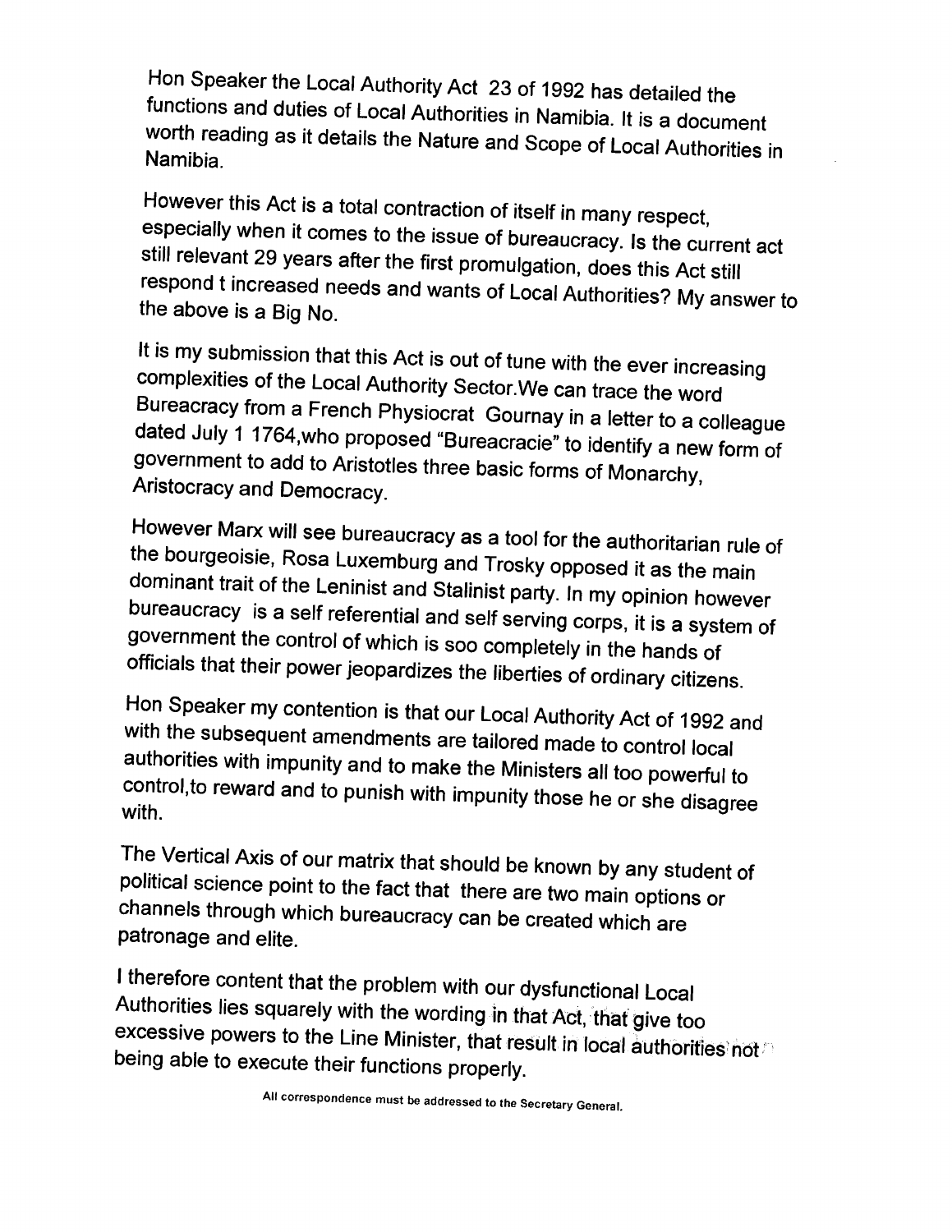$\label{eq:2} \frac{1}{\sqrt{2}}\left(\frac{1}{\sqrt{2}}\right)^{2} \left(\frac{1}{\sqrt{2}}\right)^{2} \left(\frac{1}{\sqrt{2}}\right)^{2}$ 

 $\mathcal{L}^{(1)}$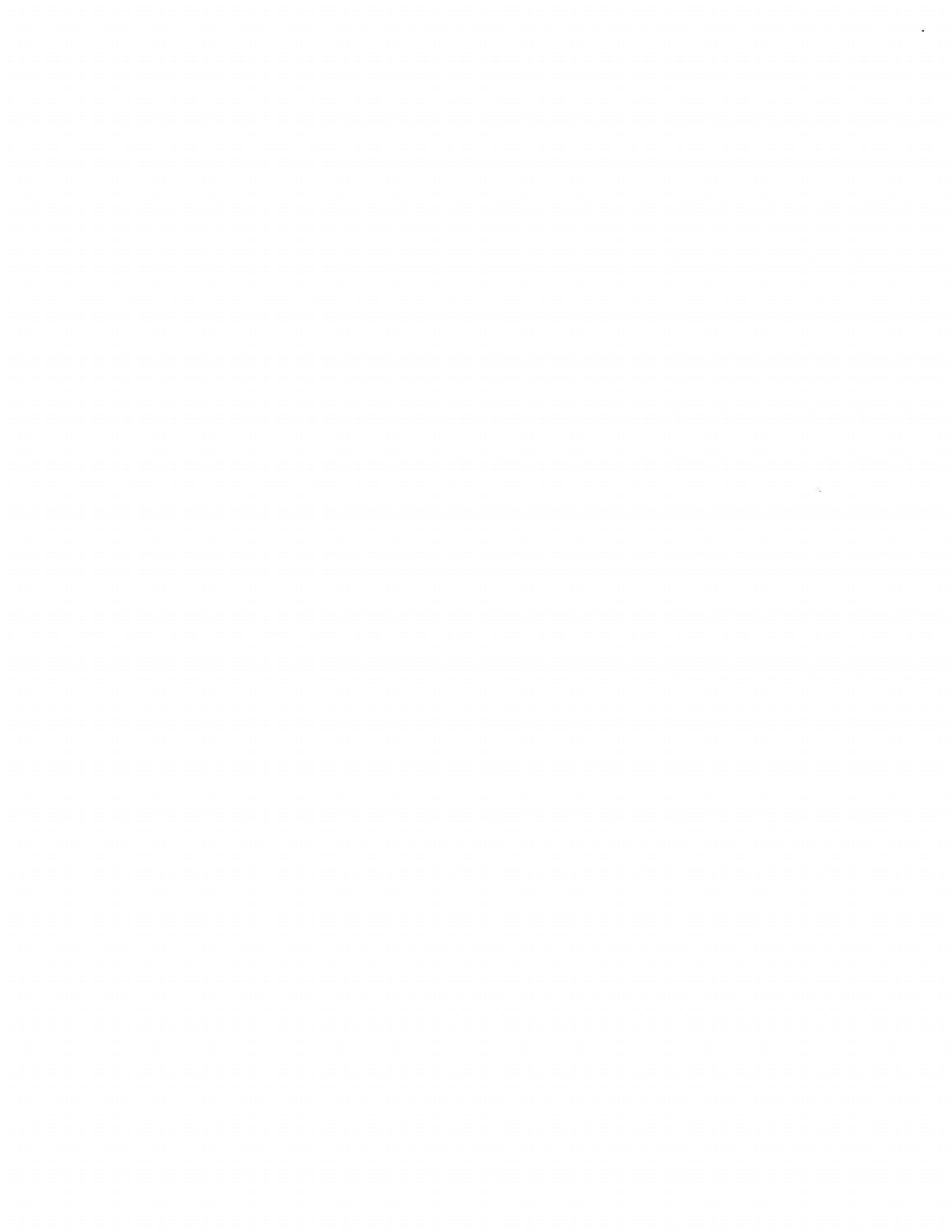Equally there seems to be power struggle with every Minister that comes as many of this Ministers want to retain control on finances of the Local Authorities and putting in bureaucratic measures that makes the work of local authorities soo difficult to carry out.

We have to ask serious questions is we are to address this issue, such as How much money does Central Government really bump into Local Authorities ?Is this money sufficient for the Local Authorities to carry out their functions properly? Why does the Ministry of Urban and Rural Development continues to put into place policies and to issue directives that at the end of the day hampers the smooth running of local authorities?

What has happened to the policy of Decentralization? Why are policies directions that can be taken at a local authority level still being made the responsibility of the Ministry, that results in delays in approving land transactions and other matter because of the bureaucratic nature of the Ministry policies towards Local Authorities?

Hon speaker many of our Municipalities, Town Council and Village Councils are treated like noddy kids, that must ask permission from the line Ministry before they approve a number of service related issues, has this not proven to be counter productive over all this years as it delay the process of service delivery to our communities.

Hon Speaker fellow Members the other issue that continue to be a deterrent for Local Authorities to perform their work effectively is the fact that many Local Authorities Councilors are really underpaid. In this ever changing world with inflation many Councilors salaries have not been adjusted for a very long period now, yet the cost of living continues to increase on a daily basis.

It is time that we re-look this issue of remunerations of this Councillors as a matter of fact.

Equally the work load of work especially at Part 1 Municipalities continues to be a serious problem. The term part time councilors is soo outdated as there is nothing part time especially at Part;1 Municipalities as this Councillors are forever busy at the City Chambers from Morning till late.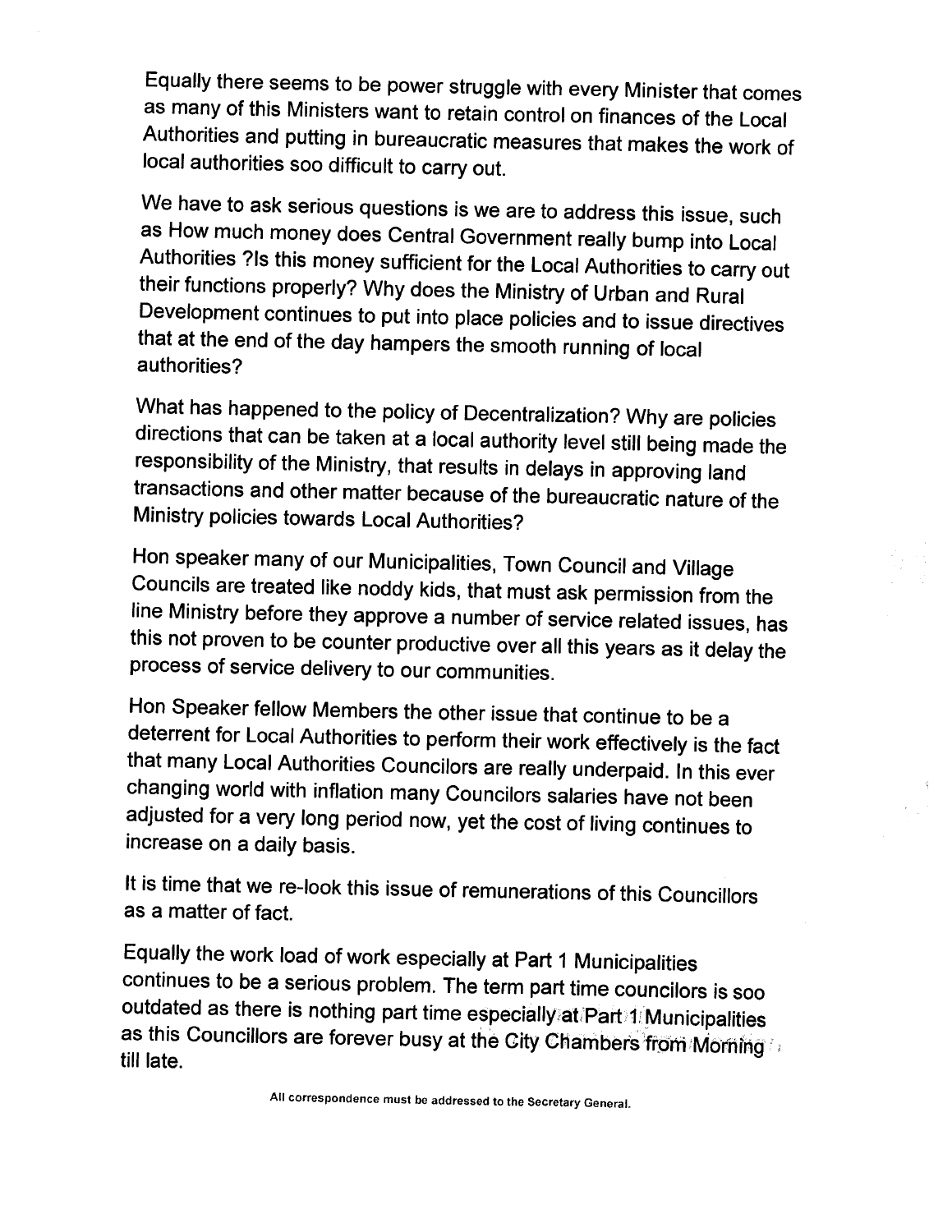$\label{eq:2.1} \frac{1}{\sqrt{2}}\left(\frac{1}{\sqrt{2}}\right)^2\left(\frac{1}{\sqrt{2}}\right)^2\left(\frac{1}{\sqrt{2}}\right)^2\left(\frac{1}{\sqrt{2}}\right)^2\left(\frac{1}{\sqrt{2}}\right)^2\left(\frac{1}{\sqrt{2}}\right)^2.$ 

¥.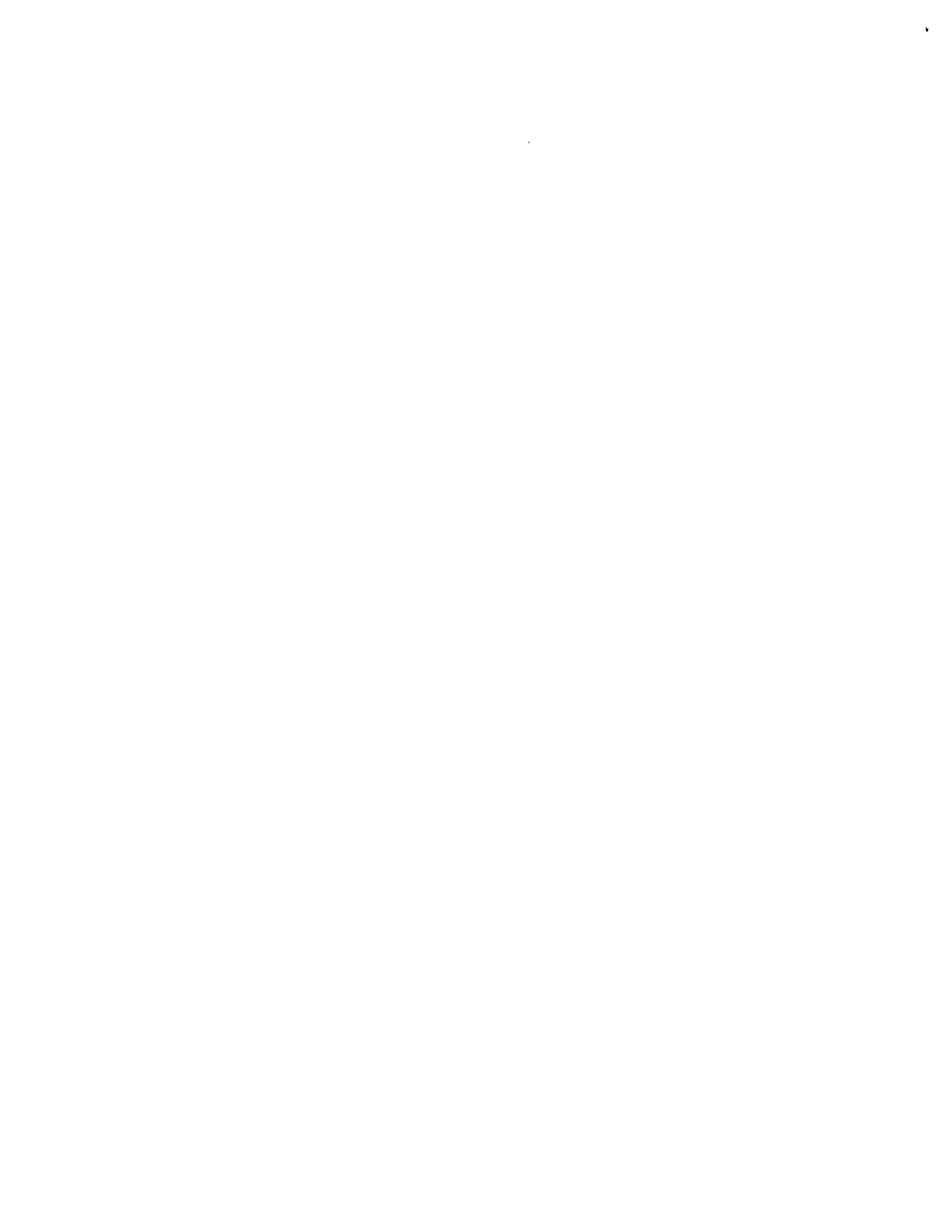On one hand you have elected councilors who went to the polls and got elected, however as far as the Act is concerned there are officials in the line Ministry who yield soo much power ,either to approve their submissions or to reject them. All this boil downs to my earlier assertion that bureaucracy is very rife in the Line Ministry as projects and submissions that should take only few days or a month to be approve ,usually take up to six month or a year before being approved.

This render the whole cycle of service delivery useless and untenable to say the least.

Hon Speaker, Hon Members another point is the Power vested in the line Minister by this Act, this Minister is not Elected by the Residents yet he yield soo much power that he can decide to suspend a serving councilor or disband the whole Local Authority at will. This provision in that Act is a serious contraction and it must be revisited as well.

It is a fact that this Act is to be blamed for the ever increasing bureaucratic conundrum in which many of our Local Authorities find themselves in.

However on close scrutiny it is becoming evident that for the past 29 years or so, most of our local authorities fails to deliver on their mandate to provide basic services to our people.The question is why?

I strongly believe that in this August House there are many former Mayors and Former Councilors who can testify to the fact that there is a dire need to reform Local Authorities in Namibia. In fact those of us who have served in Local Authorities in Namibia will be guilty and it will be a traversy of Justice if we fail to enlighten this house and to educate as well as to inform other members of this House on the dire need of local authorities in Namibia.

For starters Central Government seems to not take local authorities seriously by giving meagre resources to this very important Ministry Urban and Rural development, which is the custodian of Local Authorities in Namibia.

> The Party of Warry of and the state of the Hill of the Control of the Control of the Control of the Control of the Control of the Co

All correspondence must be addressed to the Secretary General.